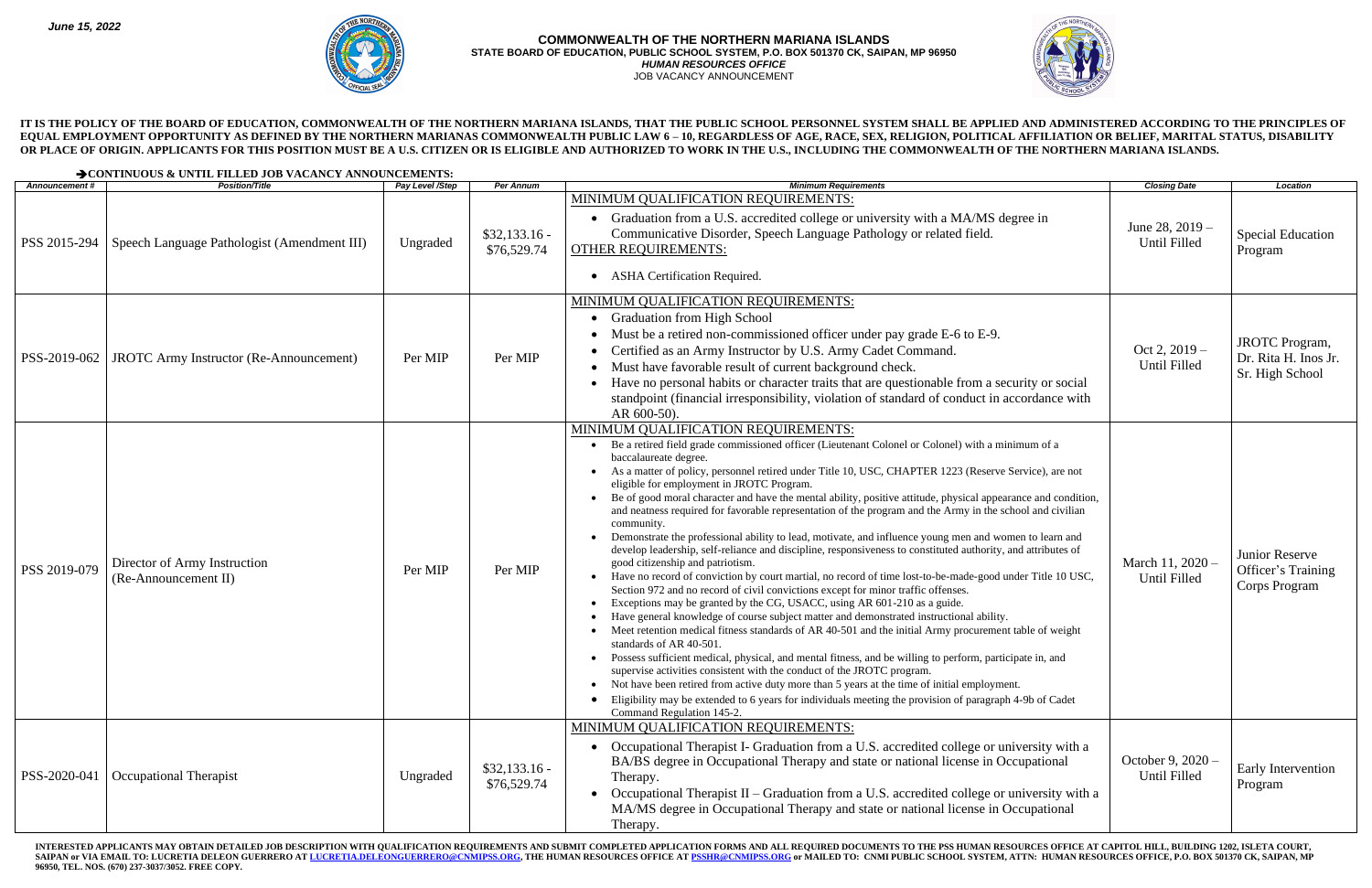| PSS-2020-089 | <b>Instructor (Chamorro Carolinian Language)</b><br>Heritage Studies) (Re-announcement)<br>(Re-announcement)  | Ungraded        | $$19,518.26$ -<br>\$46,766.59 | MINIMUM QUALIFICATION REQUIREMENTS:<br>• Graduation from high school or equivalent plus twenty-four (24) college credits<br>$\bullet$ Must have at least two (2) years of work-related experience<br>• Must possess a valid Chamorro and Carolinian Language and Heritage Studies (CCLHS)<br><b>Instructor Certificate</b>                                                                                                                                                                                                                                                                                                                                                                                                                                                                                                                                           | March 25, 2021 -<br>Until Filled     | William S. Reyes<br><b>Elementary School</b>                        |
|--------------|---------------------------------------------------------------------------------------------------------------|-----------------|-------------------------------|----------------------------------------------------------------------------------------------------------------------------------------------------------------------------------------------------------------------------------------------------------------------------------------------------------------------------------------------------------------------------------------------------------------------------------------------------------------------------------------------------------------------------------------------------------------------------------------------------------------------------------------------------------------------------------------------------------------------------------------------------------------------------------------------------------------------------------------------------------------------|--------------------------------------|---------------------------------------------------------------------|
| PSS-2021-052 | <b>Instructor (Chamorro Carolinian Language)</b><br>Heritage Studies) (10 Positions)<br>(Re-announcement)     | Ungraded        | $$19,518.26$ -<br>\$46,766.59 | MINIMUM QUALIFICATION REQUIREMENTS:<br>Graduation from high school or equivalent plus twenty-four (24) college credits<br>$\bullet$<br>• Must have at least two (2) years of work-related experience<br>Must possess a valid Chamorro and Carolinian Language and Heritage Studies (CCLHS)<br><b>Instructor Certificate</b>                                                                                                                                                                                                                                                                                                                                                                                                                                                                                                                                          | June 4, $2021 -$<br>Until Filled     | Various Schools,<br><b>CCLHS</b> Program                            |
| PSS-2021-083 | Classroom Teacher (Highly Qualified)<br>(Special Education Program)                                           | Ungraded        | $$32,133.16 -$<br>\$76,529.74 | MINIMUM QUALIFICATION REQUIREMENTS:<br>• Graduation from U.S. accredited college or university with a Bachelor's Degree or Higher.<br>Pass appropriate PRAXIS II Content Knowledge Test.<br>• Must have a valid CNMI Basic I certificate or higher.                                                                                                                                                                                                                                                                                                                                                                                                                                                                                                                                                                                                                  | August 13, 2021 -<br>Until Filled    | Tinian Jr. Sr. High<br>School – Special<br><b>Education Program</b> |
| PSS-2021-086 | Instructor (Culinary Arts)                                                                                    | Ungraded        | $$18,588.82$ -<br>\$46,766.59 | MINIMUM QUALIFICATION REQUIREMENTS:<br>Graduation from high school or equivalent plus 24 college credits and two (2) years<br><u>Instructor I:</u><br>work related experience.<br>Graduation from high School or equivalent plus four (4) years work related<br>Instructor II:<br>experience. Must meet Instructor I Certification requirements, OR; Associates<br>Degree plus two (2) years work related experience. Must meet Instructor I<br>Certification requirements.<br>Instructor III: Graduation from a U.S. accredited college or university with a Bachelor's Degree<br>or Higher plus six (6) years work related experience, OR; State National Industry<br>certification related to and aligned with the CTE content plus six (6) years work<br>related experience, OR; ten (10) years of verifiable industry experience and/or<br>teaching experience. | August 13, 2021<br>Until Filled      | Tinian Jr. Sr. High<br>School                                       |
| PSS-2021-008 | School Monitoring & Outreach Specialist<br>(9 Saipan, 1 Rota, 1 Tinian)<br>(Amendment I) (Re-announcement II) | Ungraded        | \$23,660.00                   | MINIMUM QUALIFICATION REQUIREMENTS:<br>• Graduation from High School plus a minimum of 24 college credits with some experience<br>in the related field.                                                                                                                                                                                                                                                                                                                                                                                                                                                                                                                                                                                                                                                                                                              | November $10, 202$<br>- Until Filled | Office of Student &<br>Support Services -<br>Saipan, Rota, Tinian   |
|              | PSS-2021-118   Classroom Teacher (Highly Qualified)                                                           | $VI/03 - IX-12$ | $$33,289.35 -$<br>\$93,059.48 | MINIMUM QUALIFICATION REQUIREMENTS:<br>• Graduation from U.S. accredited college or university with a Bachelor's Degree or Higher.<br>• Pass appropriate PRAXIS II Content Knowledge Test.<br>• Must have a valid CNMI Basic I certificate or higher.                                                                                                                                                                                                                                                                                                                                                                                                                                                                                                                                                                                                                | November 10, 2021<br>-Until Filled   | Head Start/Early<br>Head Start Program,<br>Saipan                   |
|              | PSS-2022-008   Early Head Start Instructor                                                                    | Ungraded        | $$26,449.29$ -<br>\$30,288.71 | MINIMUM QUALIFICATION REQUIREMENTS:<br>• Graduation from High School with progressive college credits (minimum of 24 academic<br>credits).<br>• Minimum of one $(1)$ year work related experience.<br>Must possess a valid CNMI Early Childhood Instructor I Certificate.                                                                                                                                                                                                                                                                                                                                                                                                                                                                                                                                                                                            | January 25, 2022<br>Until Filled     | Head Start/Early<br><b>Head Start Program</b>                       |
| PSS-2021-051 | English Language Learner (ELL) (10 Positions)<br>(Amendment III) (Re-announcement I)                          | Ungraded        | $$32,133.16-$<br>\$76,529.74  | MINIMUM QUALIFICATION REQUIREMENTS:<br><b>EDUCATION:</b><br>Graduation from U.S. accredited college or university with a Bachelor's Degree or<br>higher.<br><b>CERTIFICATION:</b><br>Working towards or have a valid CNMI PSS Basic I Certificate.<br><b>OTHER REQUIREMENTS:</b><br>Have or working on the additional Educators Certification in English as a Second<br>Language.<br>Plus take the Praxis for English to Speaker of Other Languages<br><b>Test Code 0360 - Passing Score: 510; OR</b><br><b>Test Code 5361/0361</b> – Passing Score: 140                                                                                                                                                                                                                                                                                                             | February 11, 2022<br>- Until Filled  | Various Schools-<br>Saipan, Tinian, Rota                            |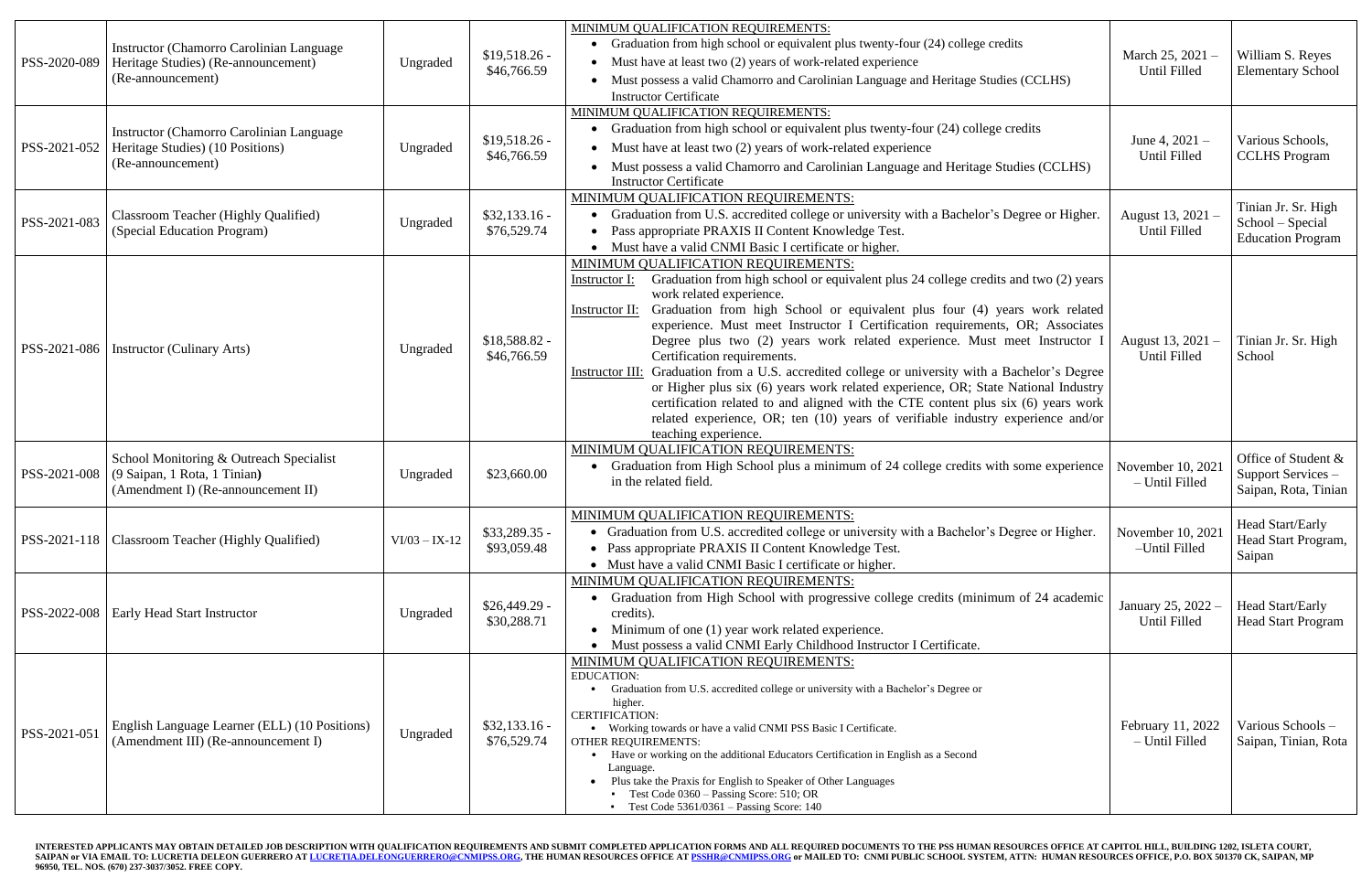| PSS-2021-099<br>PSS 2022-024 | Teacher Aide (Tinian)<br>(Amendment) (Re-announcement II)<br><b>Substitute Teacher</b>            | Ungraded<br>Ungraded | $$16,588.00 -$<br>\$27,754.88<br>$$100.00 -$<br>\$150.00 Per<br>Day | MINIMUM QUALIFICATION REQUIREMENTS:<br>• Teacher Aide II – Graduation from High School plus minimum of 24 college Credits.<br>• Teacher Aide III: Graduation from a US Accredited University with an Associate's Degree<br>or minimum of 60 college credits.<br>MINIMUM QUALIFICATION REQUIREMENTS:<br>• Graduation from a U.S. accredited college or university with an Associate's Degree or<br>Bachelor's Degree, preferable in education.                                                                                                                                                                                                                                                                                                                                                                                                                                                                                                                                                                                                                                                                                                                                           | April 11, 2022 -<br>Until Filled<br>April 11, 2022 -<br>Until Filled | Office of<br>Instructional<br>Technology &<br><b>Distance Education</b><br>PSS - Saipan,<br>Tinian, Rota Schools |
|------------------------------|---------------------------------------------------------------------------------------------------|----------------------|---------------------------------------------------------------------|-----------------------------------------------------------------------------------------------------------------------------------------------------------------------------------------------------------------------------------------------------------------------------------------------------------------------------------------------------------------------------------------------------------------------------------------------------------------------------------------------------------------------------------------------------------------------------------------------------------------------------------------------------------------------------------------------------------------------------------------------------------------------------------------------------------------------------------------------------------------------------------------------------------------------------------------------------------------------------------------------------------------------------------------------------------------------------------------------------------------------------------------------------------------------------------------|----------------------------------------------------------------------|------------------------------------------------------------------------------------------------------------------|
| PSS 2022-025                 | <b>Classroom Teacher (Highly Qualified)</b>                                                       | Ungraded             | $$32,133.16-$<br>\$76,529.74                                        | MINIMUM QUALIFICATION REQUIREMENTS:<br>• Graduation from a U.S. accredited college or university with a Bachelor's Degree or<br>Higher.<br>• Pass appropriate PRAXIS II Content Knowledge Test<br>• Must have a valid CNMI Basic I certificate or higher.                                                                                                                                                                                                                                                                                                                                                                                                                                                                                                                                                                                                                                                                                                                                                                                                                                                                                                                               | April 11, 2022 -<br>Until Filled                                     | PSS - Saipan,<br>Tinian, Rota Schools                                                                            |
|                              | PSS-2021-040   Part Time Tutor (Re-announcement)                                                  | Ungraded             | \$15.00 Per<br>Hour                                                 | MINIMUM QUALIFICATION REQUIREMENTS:<br>• High School with a minimum of at least 24 college credits or currently enrolled at a post-<br>secondary college/university<br>• Must furnish proof of experience with the content<br>Must show proof of 3.00 or above GPA in English Language Arts Math<br>• Must have tutoring experience or working with children                                                                                                                                                                                                                                                                                                                                                                                                                                                                                                                                                                                                                                                                                                                                                                                                                            | April 30, 2021 -<br>Until Filled                                     | Various Schools                                                                                                  |
| PSS-2022-023                 | <b>Classroom Teacher (Highly Qualified)</b><br>(Special Education Program)<br>(Re-announcement I) | Ungraded             | $$32,133.16 -$<br>\$76,529.74                                       | MINIMUM QUALIFICATION REQUIREMENTS:<br>• Graduation from U.S. accredited college or university with a Bachelor's Degree or Higher.<br>• Pass appropriate PRAXIS II Content Knowledge Test.<br>• Must have a valid CNMI Basic I certificate or higher.                                                                                                                                                                                                                                                                                                                                                                                                                                                                                                                                                                                                                                                                                                                                                                                                                                                                                                                                   | June 13, 2022-<br>June 27, 2022                                      | Gregorio T. Camacho<br>Elementary School-<br><b>Special Education</b><br>Program                                 |
| PSS-2022-041                 | Teacher Aide                                                                                      | II/III               | $$18,282.56$ -<br>\$27,011.92                                       | MINIMUM QUALIFICATION REQUIREMENTS:<br>• Teacher Aide II – Graduation from High School plus minimum of 24 college Credits.<br>Teacher Aide III: Graduation from a US Accredited University with an Associate's Degree<br>or minimum of 60 college credits.                                                                                                                                                                                                                                                                                                                                                                                                                                                                                                                                                                                                                                                                                                                                                                                                                                                                                                                              | June 13, 2022-<br>June 27, 2022                                      | <b>Tinian Elementary</b><br>School – Special<br><b>Education Program</b>                                         |
| PSS-2022-037                 | Electrician                                                                                       | Ungraded             | $$16,100.00 -$<br>\$24,919.71                                       | MINIMUM QUALIFICATION REQUIREMENTS:<br>• Any combination equivalent to a High School diploma or GED, plus three (3) years work<br>related experience.<br>• Must have certification as an electrician from a trade or vocational school.                                                                                                                                                                                                                                                                                                                                                                                                                                                                                                                                                                                                                                                                                                                                                                                                                                                                                                                                                 | June 14, 2022 -<br>June 28, 2022                                     | Office of<br>Administrative<br>Services – Facilities<br>Development &<br>Management                              |
|                              | PSS-2022-019   School Principal I-III                                                             | Ungraded             | $$65,000.00-$<br>\$90,000.00                                        | MINIMUM QUALIFICATION REQUIREMENTS:<br>• Principal I<br>Master's degree with a major in educational administration or related field.<br>At least six (6) years of experience; three (3) years of full-time appropriate teaching<br>experience and the other three (3) years of experience must be in school administration<br>or a related leadership management field.<br>Must possess a valid administrator certification.<br>• Principal II<br>Master's degree with a major in educational administration or related field.<br>At least seven (7) years of service; three (3) years of full-time appropriate teaching<br>experience and the other four (4) years of experience must be in school administration<br>or a related leadership management field.<br>Must possess a valid administrator certification.<br>• Principal III<br>Master's degree with a major in educational administration or related field.<br>At least nine (9) years of experience; four (3) years of full-time appropriate teaching<br>experience and six (6) years of work experience in school administration or a related<br>leadership field.<br>- Must possess a valid administrator certification. | June 15, $2022 -$<br>June 29, 2022                                   | <b>Garapan Elementary</b><br>School                                                                              |